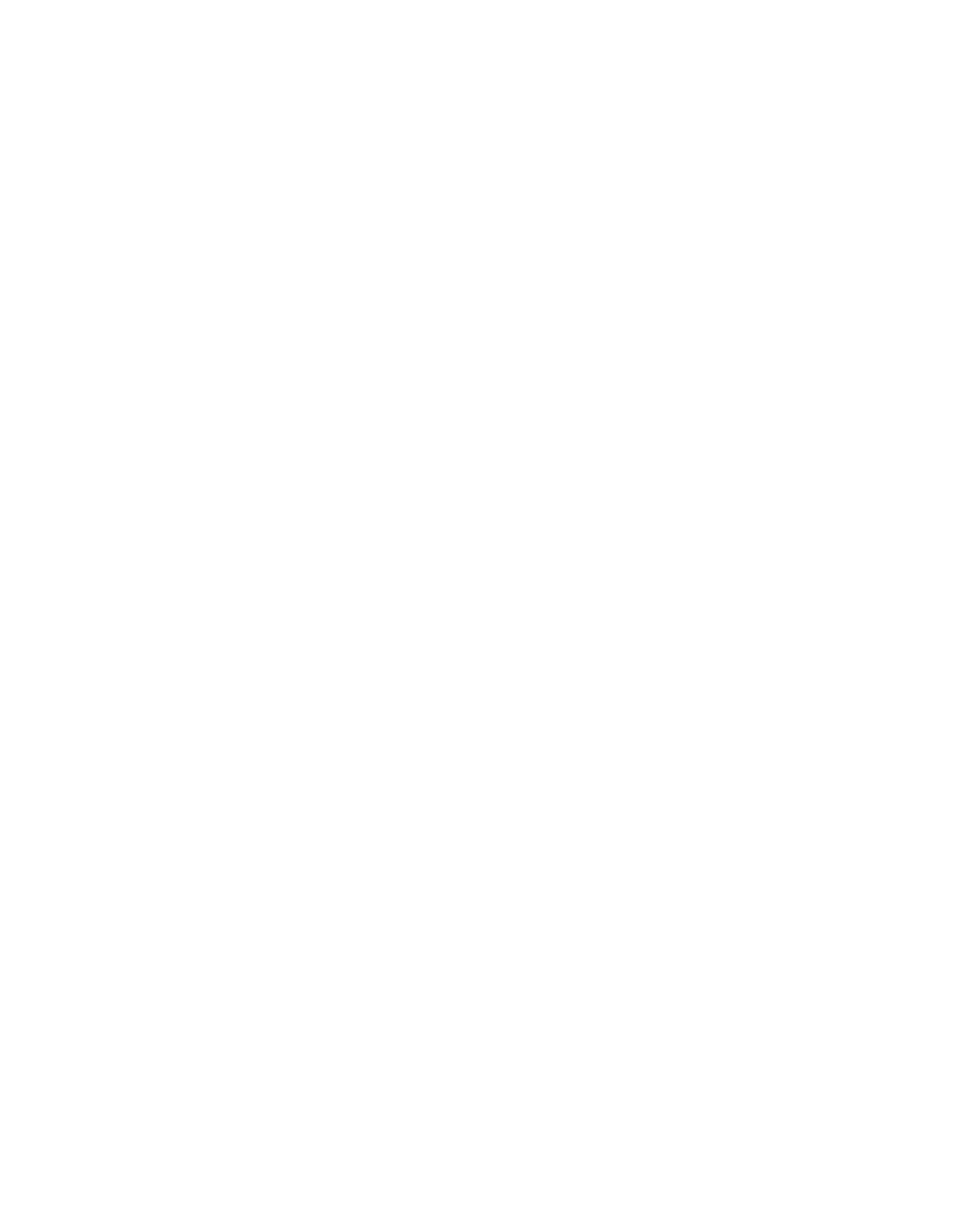

STATE OF WISCONSIN Legislative Audit Bureau 22 East Mifflin Street, Suite 500 Madison, Wisconsin 53703 (608) 266-2818 Fax (608) 267-0410 www.legis.wisconsin.gov/lab

> Janice Mueller **State Auditor**

June 24, 2010

Senator Kathleen Vinehout and Representative Peter Barca, Co-chairpersons Joint Legislative Audit Committee State Capitol Madison, Wisconsin 53702

Dear Senator Vinehout and Representative Barca:

The Legislative Audit Bureau has operated its Fraud, Waste, and Mismanagement Hotline since April 2008. The hotline was established by 2007 Wisconsin Act 126 so that the public, public employees, and contractors could easily and confidentially report suspected fraud, waste, mismanagement, and other improper activities within the scope of state government.

Hotline reports are received primarily through a toll-free telephone number (1-877-FRAUD-17), but also by mail and a secure Web-based form that was developed in 2009. We review each report to determine whether the allegation or concern can be addressed by staff in state agencies or in an independent review by Audit Bureau staff. Statutes require us to protect the identity of any individual making a report and all reported concerns are tracked.

Of the 79 hotline reports we received in 2009, 53 were specific to state programs. We resolved 16 of the reported concerns; 19 remain under review, and 18 could not be substantiated with available information or required no further action.

This letter highlights hotline activities in 2009 and summarizes outcomes and findings related to reports that illustrate the variety of issues addressed through our hotline work. We appreciate the courtesy and cooperation of the various state agencies with whom we worked to resolve hotline reports or address common types of allegations.

Sincerely,

Oprice Muerfer

Janice Mueller State Auditor

JM/SH/ss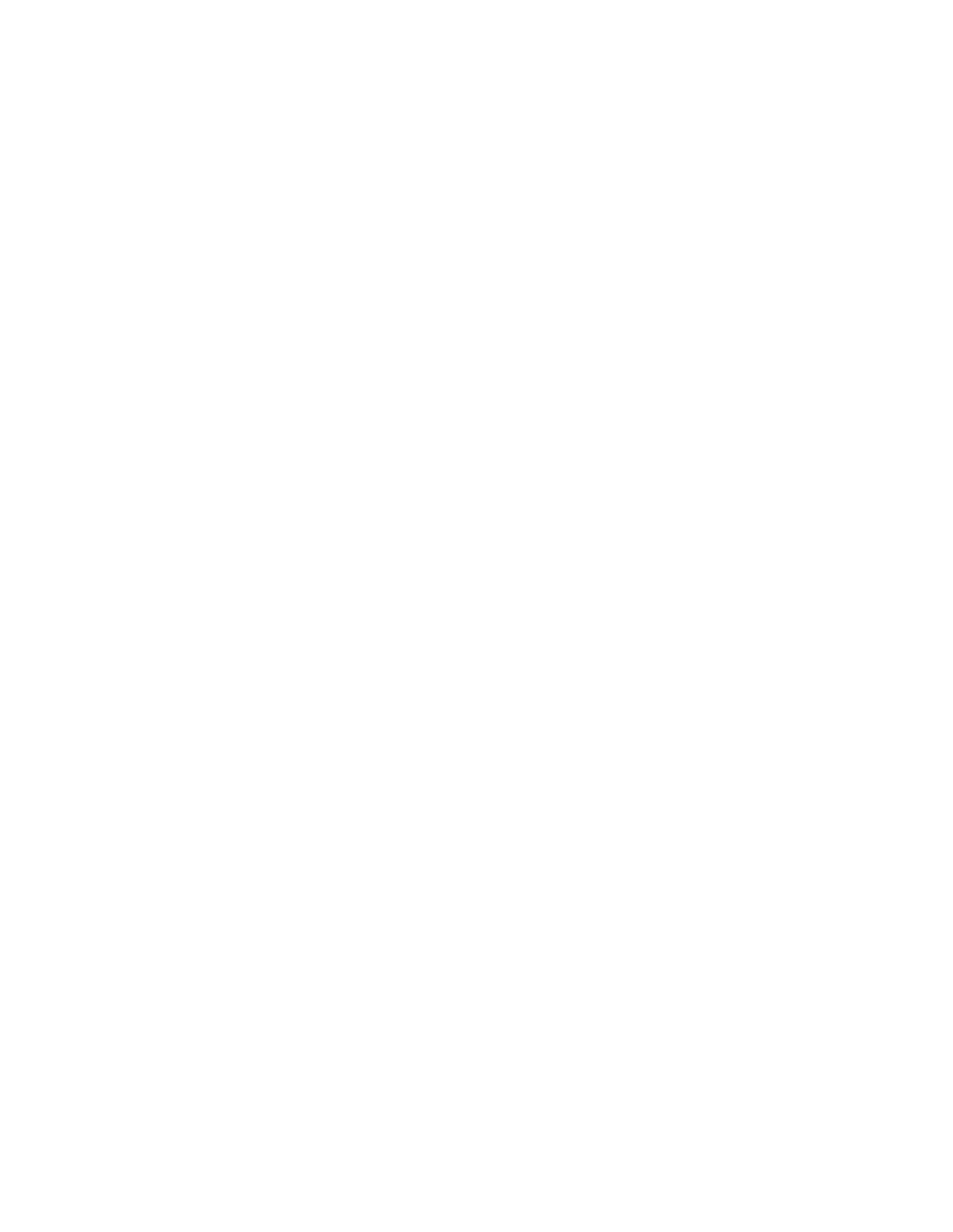## **FRAUD, WASTE, AND MISMANAGEMENT HOTLINE**

2007 Wisconsin Act 126 established the Audit Bureau's Fraud, Waste, and Mismanagement Hotline to allow the public, public employees, and contractors to report suspected fraud, waste, mismanagement, and other improper activities within the scope of state government. It does not duplicate or replace other government hotlines or complaint resources. The hotline has been in operation since April 2008 and is managed by a Certified Fraud Examiner. Information about the hotline's first nine months of activity was included in our 2007-2008 biennial report; 2009 activity is summarized in this report.

The hotline receives calls through a toll-free telephone number (1-877-FRAUD-17) that is staffed during business hours. Voice mail is always available and concerns and allegations can also be reported by mail and using a secure Web-based form that we developed in 2009 (*http://www.legis.wisconsin.gov/LAB/*). Of the 79 hotline reports we received in 2009, 53 were telephone calls.

Individuals making hotline reports may remain anonymous, although we encourage them to leave their names and contact information for follow-up purposes. Our ability to resolve reported concerns depends on the extent and specificity of the information provided and whether we can obtain additional information when necessary. Statutes require us to protect the identity of individuals making reports, even when other information related to their reports is made public.

## **Review Process**

All hotline reports are logged and tracked by Audit Bureau staff. We conduct an initial review of each reported concern or allegation to assess the adequacy of information provided and to determine whether it involves fraud, waste, mismanagement, or abuse of state funds and consider whether it merits further review. Reports that do not directly pertain to state agencies or state programs are generally outside of our authority.

In some cases, we are unable to pursue reports because we do not receive sufficient information. In other instances, we provide callers with alternative contacts for reporting their concerns or make referrals. For example, individuals alleging potential criminal activity that does not involve state government are referred to their local district attorney's office, while those with questions about their own eligibility for state programs, or concerns involving private businesses, are referred to the appropriate agency hotlines and customer service centers.

If we determine that a reported concern or allegation warrants further review, we will assign staff, as necessary, to make general inquiries of relevant state agency staff, perform a limitedscope review of the program or issues identified, address the report as part of an audit already in progress, or initiate a new audit. We report the findings of completed hotline work to the agency and, when warranted, to the Joint Legislative Audit Committee.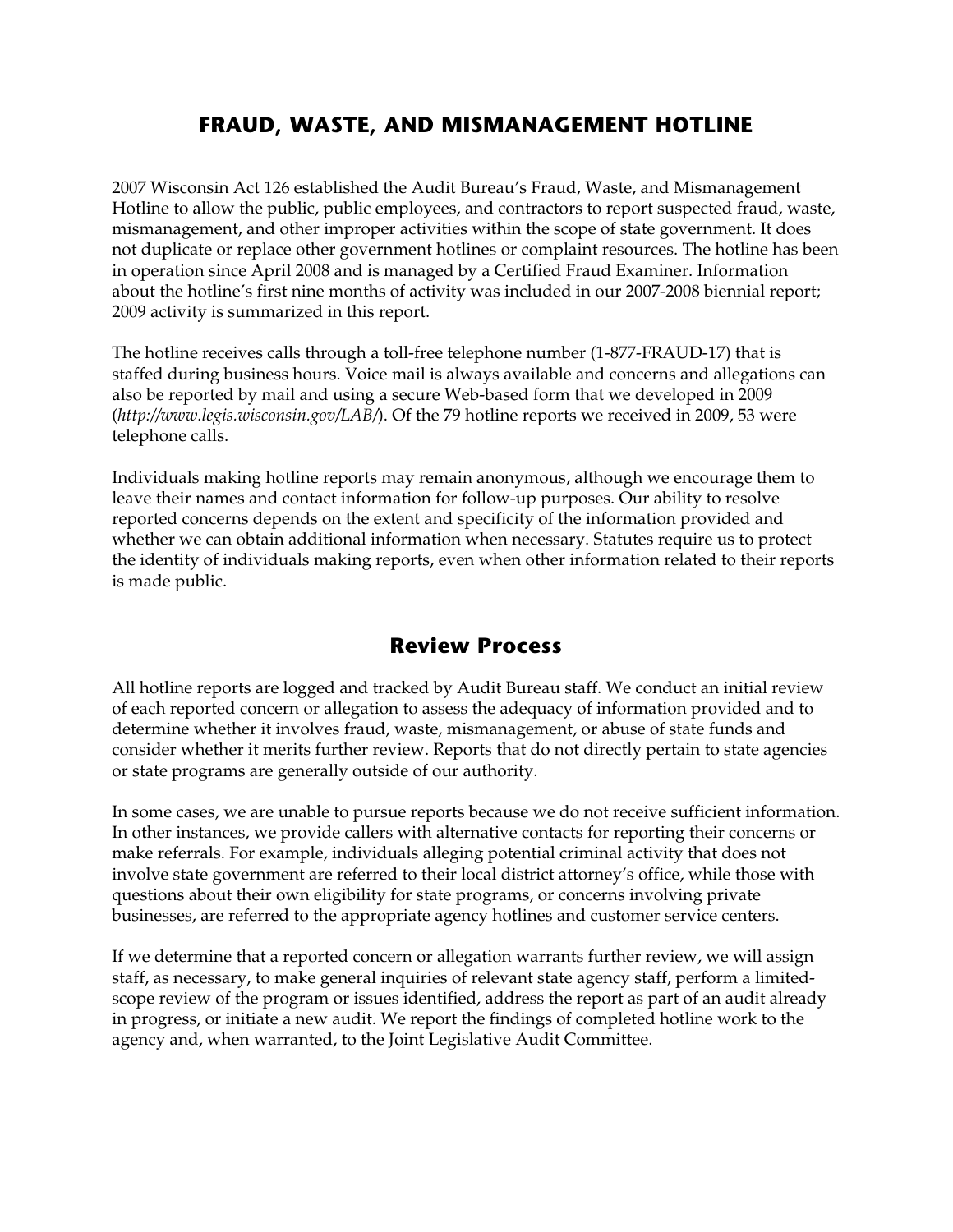# **2009 Hotline Activity**

Of the 79 hotline reports we received in 2009, 53 were related to state programs and funding. The remaining 26 did not relate to the hotline's purpose as set forth in 2007 Wisconsin Act 126 because they involved federal or local issues or were general requests for information. For example, 3 of the 26 reports involved allegations of individuals inappropriately receiving Social Security disability benefit payments. Those that included sufficient information were referred to staff of that federal program.

As shown in Figure 1, most of the reports we received in the hotline's first two years of operation involved allegations of waste and inefficiency. Others alleged agency mismanagement, such as improper program administration, inadequate control over spending and oversight of staff, or noncompliance with statutory requirements. Vendor or contractor issues included allegations that goods or services had not been provided as expected, that the State was improperly billed for services rendered, and that agencies did not follow required processes for selecting vendors or agencies were not properly monitoring contractors. Allegations that individuals had either submitted false information to qualify for a state program, or had failed to report information that would limit their eligibility, are shown as reports involving ineligible beneficiaries. Finally, we received three reports in 2008 alleging misconduct by state employees, including allegations that individuals were inappropriately benefitting from their state positions or not completing assigned duties. No reports of employee misconduct were made to the hotline in 2009.

As shown in Figure 2, 16 of the 53 reports that were consistent with the hotline's purpose as set forth in 2007 Wisconsin Act 126 and were received in 2009 were also resolved in 2009. Some reports were resolved with referrals to state agencies while others were resolved by Audit Bureau staff who assisted callers in addressing their issues or worked with agency staff to communicate concerns and prompt action. Another 19 reports remain under review, while 18 concerns or allegations reported in 2009 could not be substantiated with available information, required no further action, or were unfounded. Only 4 of the 75 state hotline reports received in 2008 continue to be under review.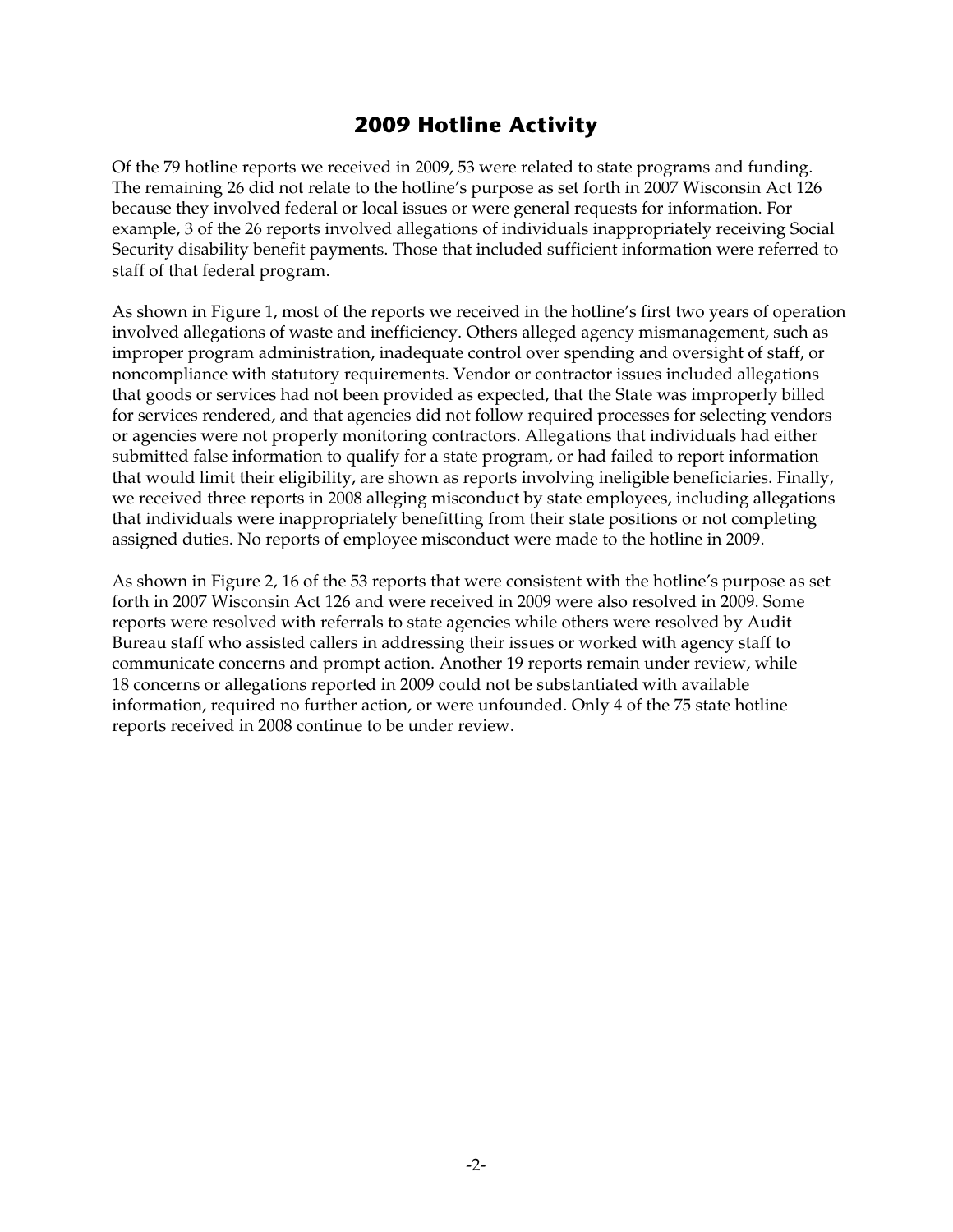#### Figure 1

#### **Reports of Fraud, Waste, and Mismanagement in State Government**

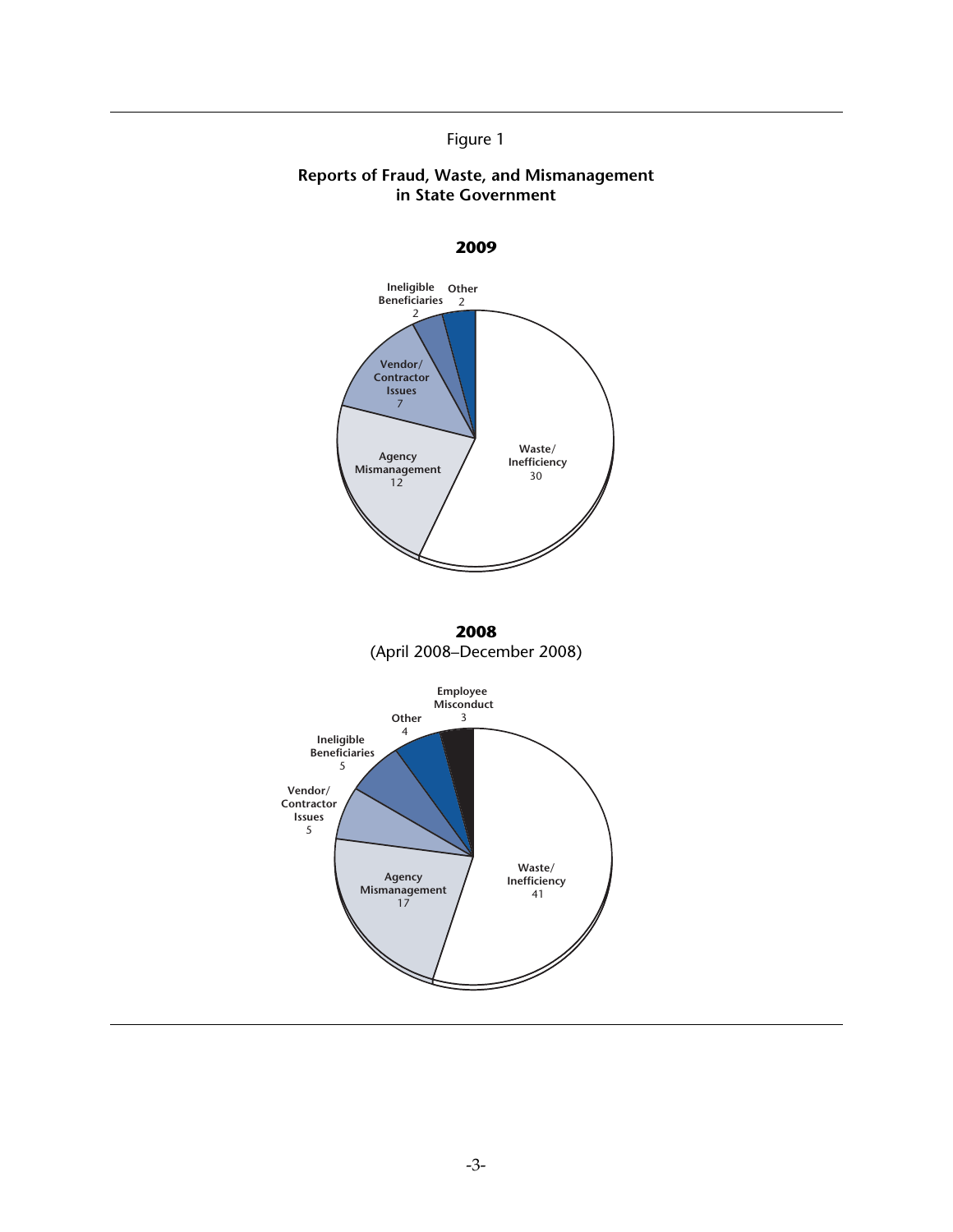

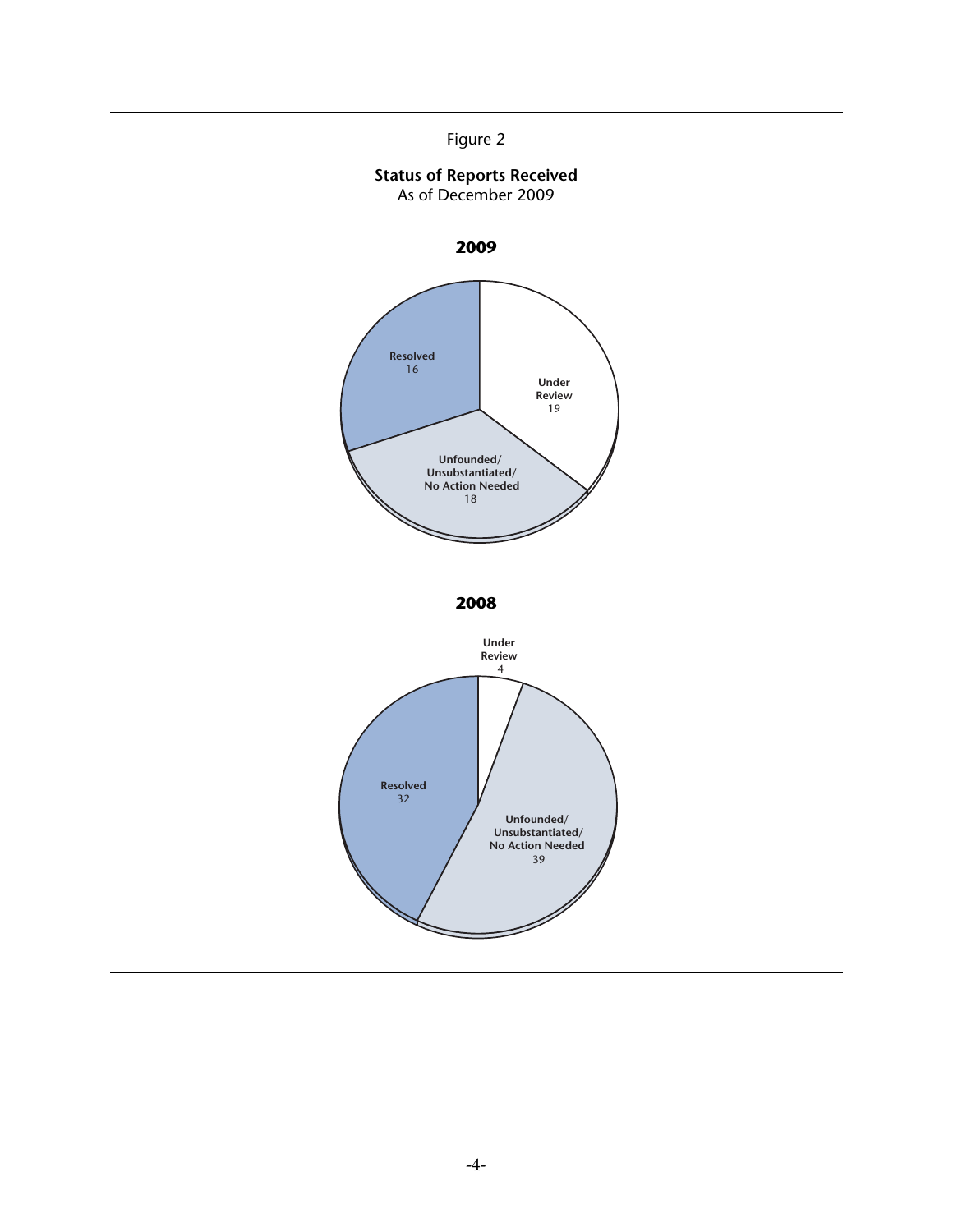# **Hotline Activity Highlights**

Reports to the hotline involve diverse issues and agencies. Selected summaries of outcomes and findings related to the reports that were resolved in 2009 follow. Some relate to concerns or allegations that were first reported in 2008.

## **Department of Transportation Concrete Quality Assurance Process**

In May 2008, a call questioning whether the Department of Transportation (DOT) was ensuring that contractors consistently met concrete thickness specifications for state highway projects was received by the hotline. We subsequently learned from DOT that a former employee of a concrete contractor had alleged in 2004 that the contractor falsified pavement thickness and smoothness measurements. DOT had referred the complaint to the Department of Justice, which closed its investigation in January 2008, citing insufficient evidence to pursue criminal charges.

Given the significant amount of funding dedicated to Wisconsin highways, and based on the results of our initial fieldwork, we concluded that additional work was needed to determine whether DOT's quality assurance program included adequate monitoring safeguards. We initiated a review, and in May 2009 issued a letter report that included recommendations to help ensure that highways are consistently constructed according to contractual requirements.

The Joint Legislative Audit Committee held two hearings in response to our review of construction engineering on state highway projects, including one in September 2009 that followed receipt of a DOT update recommended by our review, and another in January 2010, to address committee members' remaining questions and concerns about DOT's oversight and use of consultants in highway construction. We continue to monitor DOT's progress in improving its quality assurance program over state highways by assessing procedural changes as part of our review of compliance with federal requirements during the annual Single Audit and monitoring legislation introduced to address noted concerns.

## **Technical College Procurement**

In October 2009, an allegation was reported to the hotline that Madison Area Technical College (Madison College) had entered into a consultant contract without following the required competitive procurement process and contract costs were significantly exceeding expectations. We communicated the concern to the Wisconsin Technical College System (WTCS), which has oversight responsibilities for district procurement practices and periodically conducts its own reviews of compliance with statutory requirements for competitive procurements.

WTCS reviewed Madison College's procurement process for the contract. In March 2010, WTCS reported to us and the district's board that, although Madison College had awarded the original contract appropriately using a competitive procurement process, it failed to conduct a required competitive procurement process before entering into nearly \$1.7 million in serial contracts with a single consultant and did not seek approval from the district board before executing several of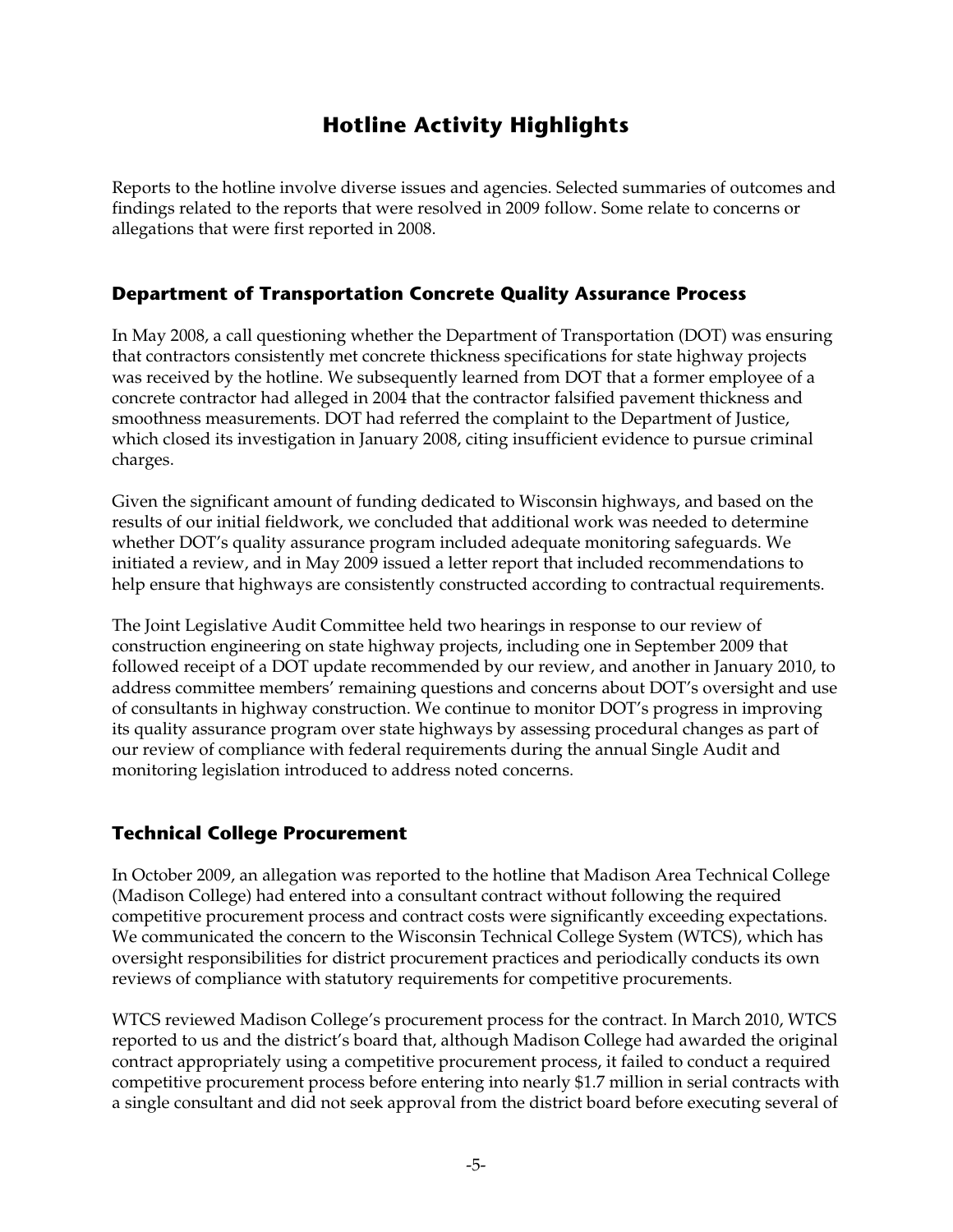these contracts. Madison College terminated its contracts with the consultant in November 2009. As permitted under its authority in TCS 7.09, Wisconsin Administrative Code, WTCS reduced Madison College's fiscal year 2009-10 state aid by \$38,100 based on its disallowance of a portion of the \$1.4 million in district expenditures under the unauthorized contracts. WTCS also plans to conduct a future review of the district's compliance with procurement requirements.

## **University of Wisconsin Camps and Clinics**

In April 2008, an employee of a University of Wisconsin (UW) System campus reported concerns with the operations of a specific sports camp, as well as the general use of such camps at the campus, and sent a copy to the Legislative Audit Bureau. The employee alleged that a faculty member was personally benefitting from the camps and that the camps inappropriately used campus facilities and resources. UW System Administration initially reviewed the allegations and shared its findings with us.

UW System Administration concluded that no general purpose revenues had been used to staff the camp identified in the letter. However, UW System Administration concluded that the camp had not been properly authorized by the campus and the campus was not reimbursed for the use of its facilities under the contract. UW System Administration also concluded the faculty member had not personally benefited from the sports camp. The campus is working to address weaknesses in its internal control that did not detect the unauthorized camps contract by a faculty member.

In addition, UW System's Office of Operations Review and Audit conducted a broader review of all UW-sponsored camps and clinics. In December 2009, it recommended that all campuses develop policies and procedures and increase administrative oversight of their camps and clinics.

## **Overtime Payments**

In calendar year 2007, state agencies paid a total of \$65.1 million in overtime. In calendar year 2008, the amount paid increased to \$66.5 million. As part of our reviews of overtime payments, we followed up on hotline allegations involving potentially unnecessary costs related to individual employees working large amounts of overtime. Reports to the hotline involving individual employees' work schedules were referred to the employing agency for internal review. We continue to monitor payroll records for these employees to help guard against unnecessary overtime costs.

For example, in June 2008, an employee reported an allegation to the hotline that a colleague at a Department of Health Services (DHS) facility was working an unnecessary amount of overtime. After reviewing the employee's \$20,000 in overtime earnings compared to peers, and interviewing the employee's supervisor, we asked DHS to conduct its own review. In September 2008, DHS reported to us the steps it was taking to monitor the hours worked by the employee. We followed-up on the employee's use of overtime during 2009 and found that overtime for this individual had declined from 500 hours to 60 hours.